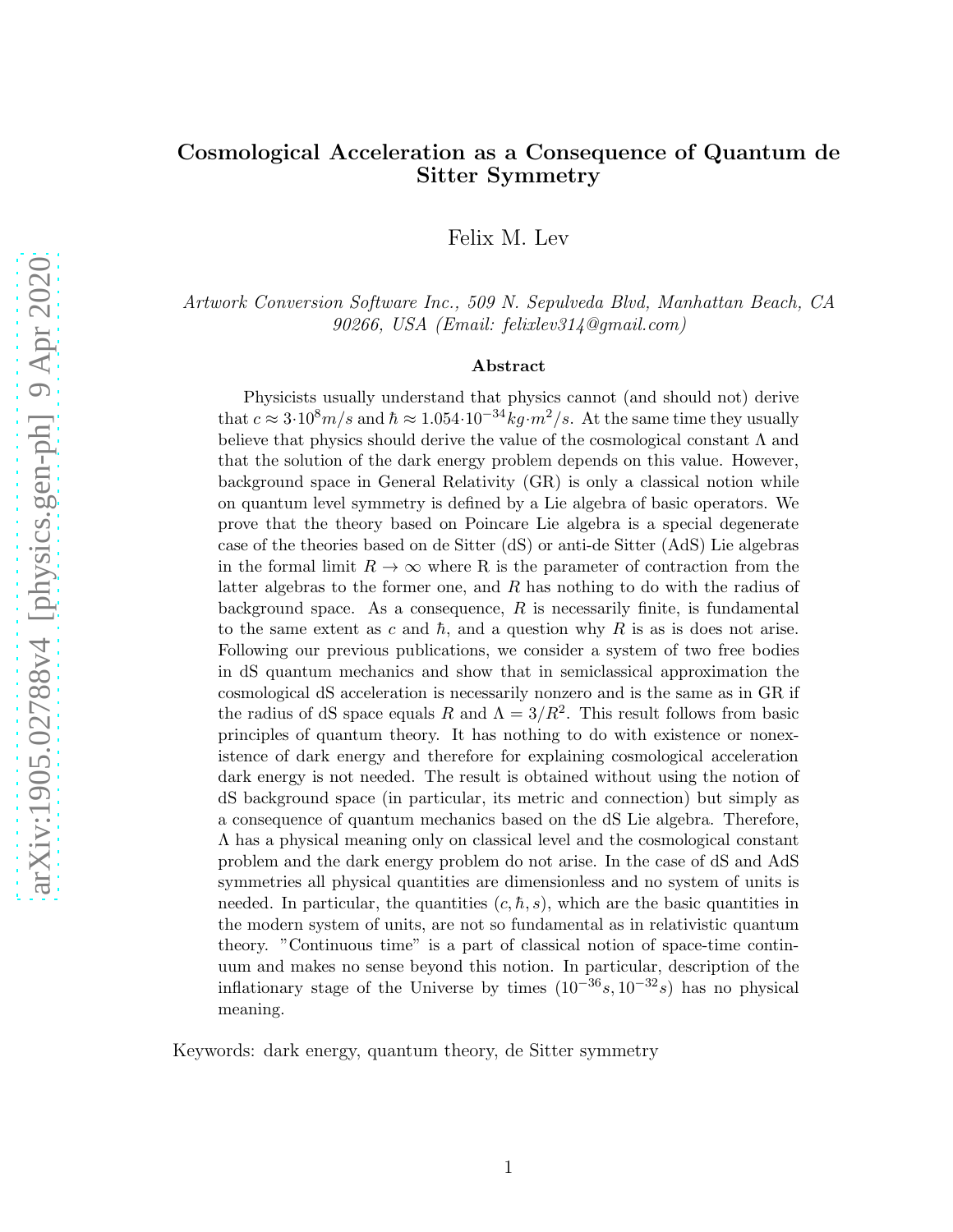# <span id="page-1-0"></span>1 Brief overview of the cosmological constant problem and dark energy

The history of General Relativity (GR) is described in a vast literature. The Lagrangian of GR is linear in Riemannian curvature  $R_c$ , but from the point of view of symmetry requirements there exist infinitely many Lagrangians satisfying such requirements. For example,  $f(R_c)$  theories of gravity are widely discussed, where there can be many possibilities for choosing the function  $f$ . Then the effective gravitational constant  $G_{eff}$  can considerably differ from standard gravitational constant G. It is also argued that GR is a low energy approximation of more general theories involving higher order derivatives. The nature of gravity on quantum level is a problem, and standard canonical quantum gravity is not renormalizable. For those reasons the quantity G can be treated only as a phenomenological parameter but not fundamental one.

Let us restrict ourselves with the consideration of standard GR. Here the Einstein equations depend on two arbitrary parameters G and  $\Lambda$  where  $\Lambda$  is the cosmological constant (CC). In the formal limit when matter disappears, space-time becomes Minkowski space when  $\Lambda = 0$ , de Sitter (dS) space when  $\Lambda > 0$ , and anti-de Sitter (AdS) space when  $\Lambda < 0$ .

Well known historical facts are that first Einstein included  $\Lambda$  because he believed that the Universe should be stationary, and this is possible only if  $\Lambda \neq 0$ . However, according to Gamow, after Friedman's results and Hubble's discovery of the Universe expansion, Einstein changed his mind and said that inclusion of  $\Lambda$  was the greatest blunder of his life.

The usual philosophy of GR is that curvature is created by matter and therefore  $\Lambda$  should be equal to zero. This philosophy has been advocated even in standard textbooks written before 1998. For example, the authors of Ref. [\[1\]](#page-15-0) say that "...there are no convincing reasons, observational and theoretical, for introducing a nonzero value of  $\Lambda$ " and that "... introducing to the density of the Lagrange function a constant term which does not depend on the field state would mean attributing to space-time a principally ineradicable curvature which is related neither to matter nor to gravitational waves".

However, the data of Ref. [\[2\]](#page-15-1) on supernovae have shown that  $\Lambda > 0$  with the accuracy better than 5%, and further investigations have improved the accuracy to 1%. For reconciling this fact with the philosophy of GR, the terms with  $\Lambda$  in the left-hand-sides of the Einstein equations have been moved to the right-hand-sides and interpreted not as the curvature of empty space-time but as a contribution of unknown matter called dark energy. Then, as follows from the experimental value of Λ, dark energy contains approximately 70% of the energy of the Universe. At present a possible nature of dark energy is discussed in a vast literature and several experiments have been proposed.

Let us note the following. In the formalism of GR the coordinates and curvature are needed for the description of real bodies. One of fundamental principles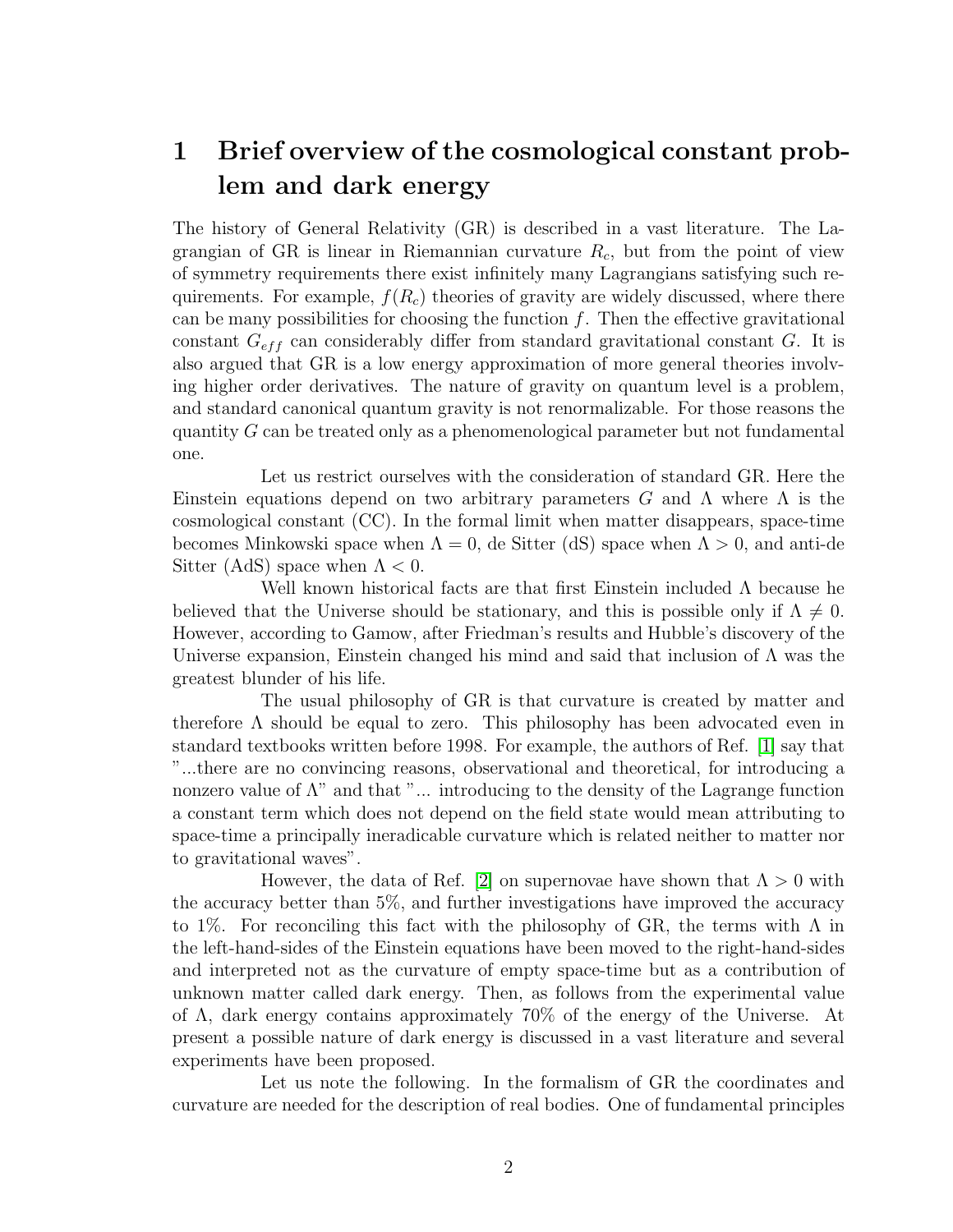of physics is that definition of a physical quantity is the description on how this quantity should be measured. In the Copenhagen formulation of quantum theory measurement is an interaction with a classical object. Therefore since in empty space-time nothing can be measured, the coordinates and curvature of empty spacetime have no physical meaning. This poses a problem whether the formal limit of GR when matter disappears but space-time remains is physical. Some authors (see e.g. Ref. [\[3\]](#page-15-2)) propose approaches such that if matter disappears then space-time disappears too.

The CC problem is as follows. In standard quantum field theory one starts from the choice of the space-time background. By analogy with the philosophy of GR, it is believed that the choice of the Minkowski background is more physical than the choice of the dS or AdS one. Here the quantity  $G$  is treated as fundamental and the value of  $\Lambda$  should be extracted from the vacuum expectation value of the energymomentum tensor. The theory contains strong divergencies and a reasonable cutoff gives for  $\Lambda$  a value exceeding the experimental one by 120 orders of magnitude. This result is expected because in units  $c = \hbar = 1$  the dimension of G is  $m^2$ , the dimension of  $\Lambda$  is  $m^{-2}$  and therefore one might think than  $\Lambda$  is of the order of  $1/G$  what exceeds the experimental value by 120 orders of magnitude.

Several authors argue that the CC problem does not exists. For example, the authors of Ref. [\[4\]](#page-15-3) titled "Why all These Prejudices Against a Constant?" note that since the solution of the Einstein equations depends on two *arbitrary phe*nomenological constants G and  $\Lambda$  it is not clear why we should choose only a special case  $\Lambda = 0$ . If  $\Lambda$  is as small as given in Ref. [\[2\]](#page-15-1) then it has no effect on the data in Solar System and the contribution of  $\Lambda$  is important only at cosmological distances. Also theorists supporting Loop Quantum Gravity say that the preferable choice of Minkowski background contradicts the background independence principle. Nevertheless, the majority of physicists working in this field believe that the CC problem does exist and the solution should be sought in the framework of dark energy, quintessence and other approaches.

### <span id="page-2-0"></span>2 Remarks on fundamental theories

Theories dealing with foundation of physics are called fundamental. In this section we discuss some of those theories and their comparisons. One of the known examples is the comparison of nonrelativistic theory (NT) with relativistic one (RT). One of the reasons why RT can be treated as more fundamental is that it contains a finite parameter c and NT can be treated as a special degenerate case of RT in the formal limit  $c \to \infty$ . Therefore, by choosing a large value of c, RT can reproduce any result of NT with a high accuracy. On the contrary, when the limit is already taken one cannot return back from NT to RT and NT cannot reproduce all results of RT. It can reproduce only results obtained when  $v \ll c$ . Other known examples are that classical theory is a special degenerate case of quantum one in the formal limit  $\hbar \to 0$ and RT is a special degenerate case of dS and AdS invariant theories in the formal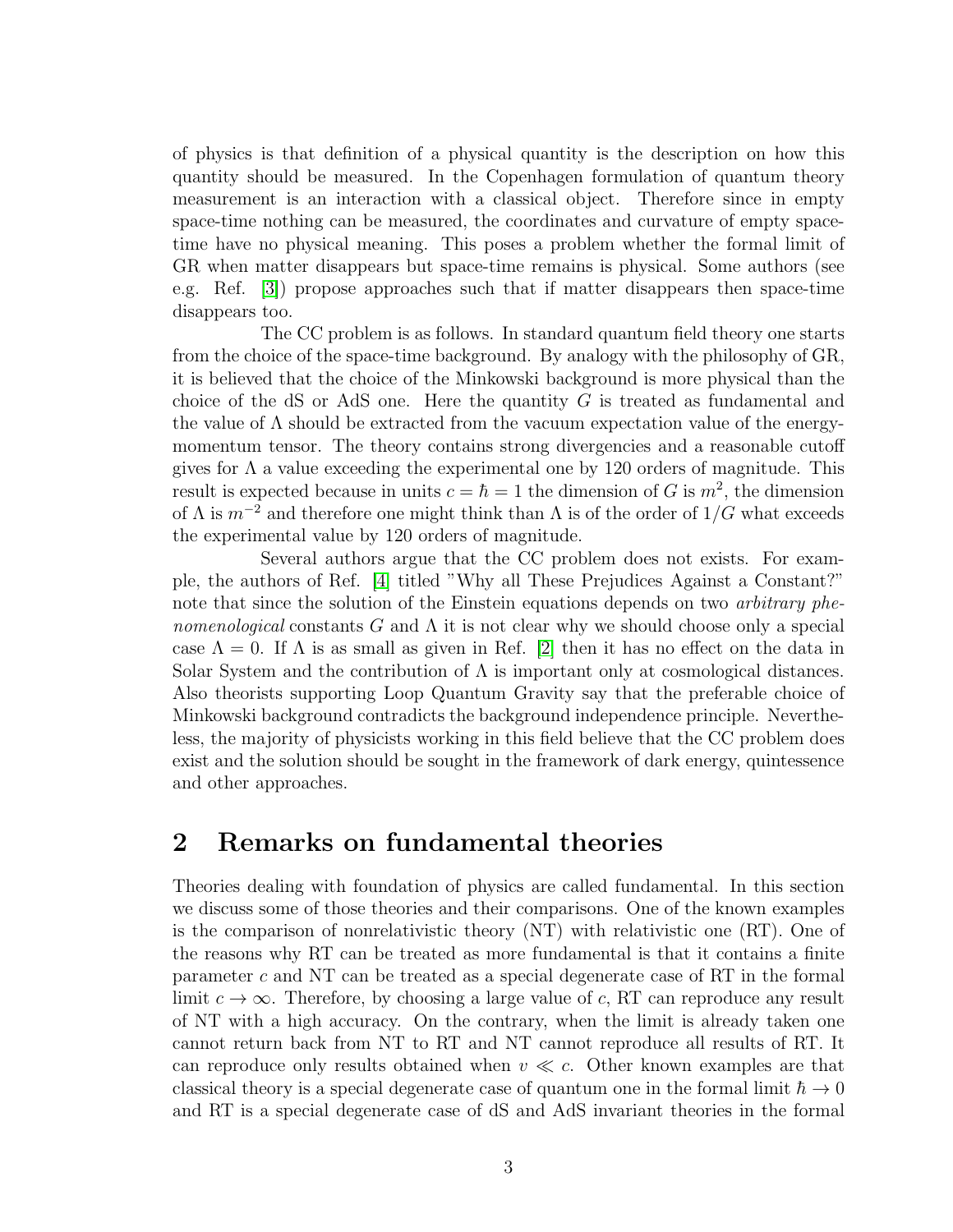limit  $R \to \infty$  where R is the parameter of contraction from the dS or AdS algebras to the Poincare algebra (see below). A question arises whether it is possible to give a general definition when theory A is more fundamental than theory B. In view of the above examples, we propose the following

**Definition:** Let theory A contain a finite parameter and theory B be obtained from theory A in the formal limit when the parameter goes to zero or infinity. Suppose that with any desired accuracy theory A can reproduce any result of theory B by choosing a value of the parameter. On the contrary, when the limit is already taken then one cannot return back to theory A and theory B cannot reproduce all results of theory A. Then theory A is more fundamental than theory B and theory B is a special degenerate case of theory A.

A problem arises how to justify this Definition not only from physical but also from mathematical considerations.

In relativistic quantum theory the usual approach to symmetry on quantum level follows. Since the Poincare group is the group of motions of Minkowski space, quantum states should be described by representations of this group. This implies that the representation generators commute according to the commutation relations of the Poincare group Lie algebra:

<span id="page-3-0"></span>
$$
[P^{\mu}, P^{\nu}] = 0, \quad [P^{\mu}, M^{\nu \rho}] = -i(\eta^{\mu \rho} P^{\nu} - \eta^{\mu \nu} P^{\rho}), [M^{\mu \nu}, M^{\rho \sigma}] = -i(\eta^{\mu \rho} M^{\nu \sigma} + \eta^{\nu \sigma} M^{\mu \rho} - \eta^{\mu \sigma} M^{\nu \rho} - \eta^{\nu \rho} M^{\mu \sigma})
$$
(1)

where  $\mu, \nu = 0, 1, 2, 3$ ,  $P^{\mu}$  are the operators of the four-momentum and  $M^{\mu\nu}$  are the operators of Lorentz angular momenta. This approach is in the spirit of Klein's Erlangen program in mathematics.

However, background space is only a classical notion which does not exist in quantum theory. For example, although in QED, QCD and electroweak theory the Lagrangian density depends on the four-vector  $x$  which is associated with a point in Minkowski space, this is only the integration parameter which is used in the intermediate stage. The goal of the theory is to construct the S-matrix and when the theory is already constructed one can forget about Minkowski space because no physical quantity depends on x. This is in the spirit of the Heisenberg S-matrix program according to which in relativistic quantum theory it is possible to describe only transitions of states from the infinite past when  $t \to -\infty$  to the distant future when  $t \to +\infty$ . For those reasons, as argued in Ref. [\[5\]](#page-15-4), the approach should be the opposite. Each system is described by a set of linearly independent operators. By definition, the rules how they commute with each other define the symmetry algebra. In particular, by definition, Poincare symmetry on quantum level means that the operators commute according to Eq. [\(1\)](#page-3-0). This definition does not involve Minkowski space at all.

Such a definition of symmetry on quantum level has been proposed in Ref. [\[6\]](#page-15-5) and in subsequent publications of those authors. I am very grateful to Leonid Avksent'evich Kondratyuk for explaining me this definition during our collaboration. I believe that this replacement of the standard paradigm is fundamental for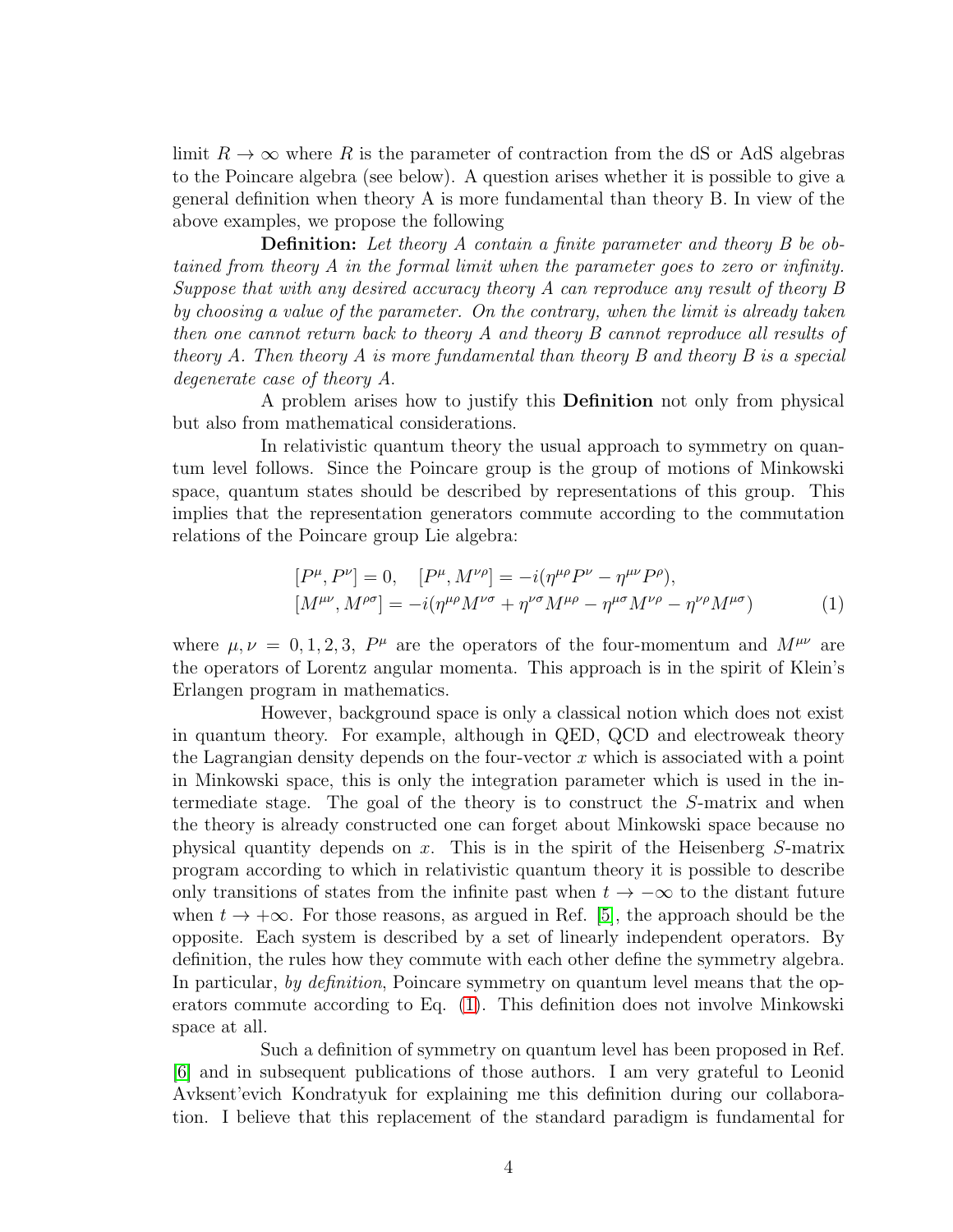understanding quantum theory, and I did not succeed in finding a similar idea in the literature.

Our goal is to compare four theories: classical (i.e. non-quantum) theory, nonrelativistic quantum theory, relativistic quantum theory and dS or AdS quantum theory. All those theories are described by representations of the symmetry algebra containing ten linearly independent operators  $A_{\alpha}$  ( $\alpha = 1, 2, ... 10$ ): four energy-momentum operators, three angular momentum operators and three Galilei or Lorentz boost operators. For definiteness we assume that the operators  $A_{\alpha}$  where  $\alpha = 1, 2, 3, 4$  refer to energy-momentum operators, the operators  $A_{\alpha}$  where  $\alpha = 5, 6, 7$ refer to angular momentum operators and the operators  $A_{\alpha}$  where  $\alpha = 8, 9, 10$  refer to Galilei or Lorentz boost operators. Let  $[A_{\alpha}, A_{\beta}] = ic_{\alpha\beta\gamma}A_{\gamma}$  where summation over repeated indices is assumed. In the theory of Lie algebras the quantities  $c_{\alpha\beta\gamma}$  are called the structure constants.

Let  $S_0$  be a set of  $(\alpha, \beta)$  pairs such that  $c_{\alpha\beta\gamma} = 0$  for all values of  $\gamma$  and S<sub>1</sub> be a set of  $(\alpha, \beta)$  pairs such that  $c_{\alpha\beta\gamma} \neq 0$  at least for some values of  $\gamma$ . Since  $c_{\alpha\beta\gamma} = -c_{\beta\alpha\gamma}$  it suffices to consider only such  $(\alpha, \beta)$  pairs where  $\alpha < \beta$ . If  $(\alpha, \beta) \in S_0$ then the operators  $A_{\alpha}$  and  $A_{\beta}$  commute while if  $(\alpha, \beta) \in S_1$  then they do not commute.

Let  $(S_0^A, S_1^A)$  be the sets  $(S_0, S_1)$  for theory A and  $(S_0^B, S_1^B)$  be the sets  $(S_0, S_1)$  for theory B. As noted above, we will consider only theories where  $\alpha, \beta =$ 1, 2, ...10. Then one can prove the following

Statement: Let theory A contain a finite parameter and theory B be obtained from theory A in the formal limit when the parameter goes to zero or infinity. If the sets  $S_0^A$  and  $S_0^B$  are different and  $S_0^A \subset S_0^B$  (what equivalent to  $S_1^B \subset S_1^A$ ) then theory A is more fundamental than theory B and theory B is a special degenerate case of theory A.

Proof: Let  $\tilde{S}$  be the set of  $(\alpha, \beta)$  pairs such that  $(\alpha, \beta) \in S_1^A$  and  $(\alpha, \beta) \in$  $S_0^B$ . Then, in theory B,  $c_{\alpha\beta\gamma} = 0$  for any  $\gamma$ . One can choose the parameter such that in theory A all the quantities  $c_{\alpha\beta\gamma}$  are arbitrarily small. Therefore, by choosing a value of the parameter, theory A can reproduce any result of theory B with any desired accuracy. When the limit is already taken then, in theory B,  $[A_{\alpha}, A_{\beta}] = 0$  for all  $(\alpha, \beta) \in \tilde{S}$ . This means that the operators  $A_{\alpha}$  and  $A_{\beta}$  become fully independent and therefore there is no way to return to the situation when they do not commute. Therefore for theories A and B the conditions of Definition are satisfied.

It is sometimes stated that the expressions in Eq. [\(1\)](#page-3-0) are not general enough because they are written in the system of units  $c = \hbar = 1$ . Let us consider this problem in more details. The operators  $M^{\mu\nu}$  in Eq. [\(1\)](#page-3-0) are dimensionless. In particular, standard angular momentum operators  $(J_x, J_y, J_z) = (M^{12}, M^{31}, M^{23})$  are dimensionless and satisfy the commutation relations

<span id="page-4-0"></span>
$$
[J_x, J_y] = iJ_z, \quad [J_z, J_x] = iJ_y, \quad [J_y, J_z] = iJ_x \tag{2}
$$

If one requires that the operators  $M^{\mu\nu}$  should have the dimension  $kg \cdot m^2/s$  then they should be replaced by  $M^{\mu\nu}/\hbar$ , respectively. In that case the new commutation relations will have the same form as in Eqs. [\(1\)](#page-3-0) and [\(2\)](#page-4-0) but the right-hand-sides will contain the additional factor  $\hbar$ .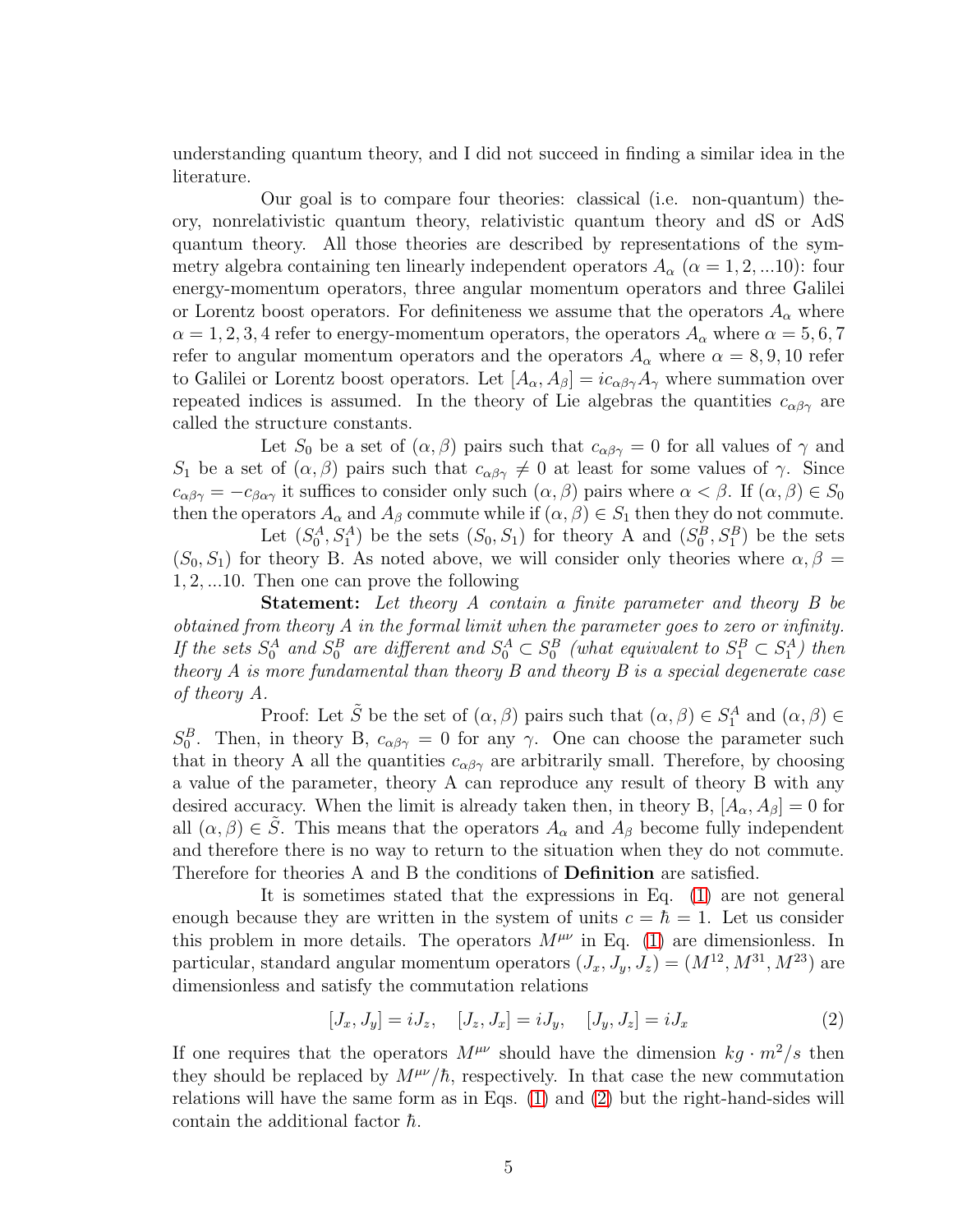The result for the components of angular momentum depends on the system of units. As shown in quantum theory, in units  $\hbar = 1$  the result is given by a half-integer  $0, \pm 1/2, \pm 1, \dots$  We can reverse the order of units and say that in units where the angular momentum is a half-integer l, its value in  $kg \cdot m^2/s$  is  $1.0545718 \cdot 10^{-34} \cdot l \cdot kg \cdot m^2/s$ . Which of those two values has more physical significance? In units where the angular momentum components are half-integers, the commutation relations  $(2)$  do not depend on any parameters. Then the meaning of l is clear: it shows how large the angular momentum is in comparison with the minimum nonzero value  $1/2$ . At the same time, the measurement of the angular momentum in units  $kq \cdot m^2/s$  reflects only a historic fact that at macroscopic conditions on the Earth between the 18th and 21st centuries people measured the angular momentum in such units.

We conclude that for quantum theory itself the quantity  $\hbar$  is not needed. However, it is needed for the transition from quantum theory to classical one: we introduce  $\hbar$ , then the operators  $M^{\mu\nu}$  have the dimension  $kg \cdot m^2/s$ , and since the right-hand-sides of Eqs. [\(1\)](#page-3-0) and [\(2\)](#page-4-0) in this case contain an additional factor  $\hbar$ , all the commutation relations disappear in the formal limit  $\hbar \to 0$ . Therefore in classical theory the set  $S_1$  is empty and all the  $(\alpha, \beta)$  pairs belong to  $S_0$ . Since in quantum theory there exist  $(\alpha, \beta)$  pairs such that the operators  $A_{\alpha}$  and  $A_{\beta}$  do not commute then in quantum theory the set  $S_1$  is not empty and, as follows from **Statement**, classical theory is the special degenerate case of quantum one in the formal limit  $\hbar \rightarrow 0$ . Since in classical theory all operators commute with each other then in this theory operators are not needed and one can work only with physical quantities. A question why  $\hbar$  is as is does not arise since the answer is: because people want to measure angular momenta in  $kq \cdot m^2/s$ .

Consider now the relation between RT and NT. If we introduce the Lorentz boost operators  $L^j = M^{0j}$   $(j = 1, 2, 3)$  then Eqs. [\(1\)](#page-3-0) can be written as

<span id="page-5-0"></span>
$$
[P^0, P^j] = 0, \quad [P^j, P^k] = 0, \quad [J^j, P^0] = 0, \quad [J^j, P^k] = i\epsilon_{jkl}P^l,
$$
  

$$
[J^j, J^k] = i\epsilon_{jkl}J^l, \quad [J^j, L^k] = i\epsilon_{jkl}L^l, \quad [L^j, P^0] = iP^j
$$
 (3)

<span id="page-5-1"></span>
$$
[L^j, P^k] = i\delta_{jk} P^0, \quad [L^j, L^k] = -i\epsilon_{jkl} J^l \tag{4}
$$

where j, k, l = 1, 2, 3,  $\epsilon_{jkl}$  is the fully asymmetric tensor such that  $\epsilon_{123} = 1$ ,  $\delta_{jk}$  is the Kronecker symbol and a summation over repeated indices is assumed. If we now define the energy and Galilei boost operators as  $E = P^0c$  and  $G^j = L^j/c$   $(j = 1, 2, 3)$ , respectively then the new expressions in Eqs. [\(3\)](#page-5-0) will have the same form while instead of Eq. [\(4\)](#page-5-1) we will have

<span id="page-5-2"></span>
$$
[G^j, P^k] = i\delta_{jk}E/c^2, \quad [G^j, G^k] = -i\epsilon_{jkl}J^l/c^2 \tag{5}
$$

Note that for relativistic theory itself the quantity  $c$  is not needed. In this theory the primary quantities describing particles are their momenta p and energies E while the velocity **v** of a particle is *defined* as  $\mathbf{v} = \mathbf{p}/E$ . This definition does not involve meters and seconds, and the velocities  $\bf{v}$  are dimensionless quantities such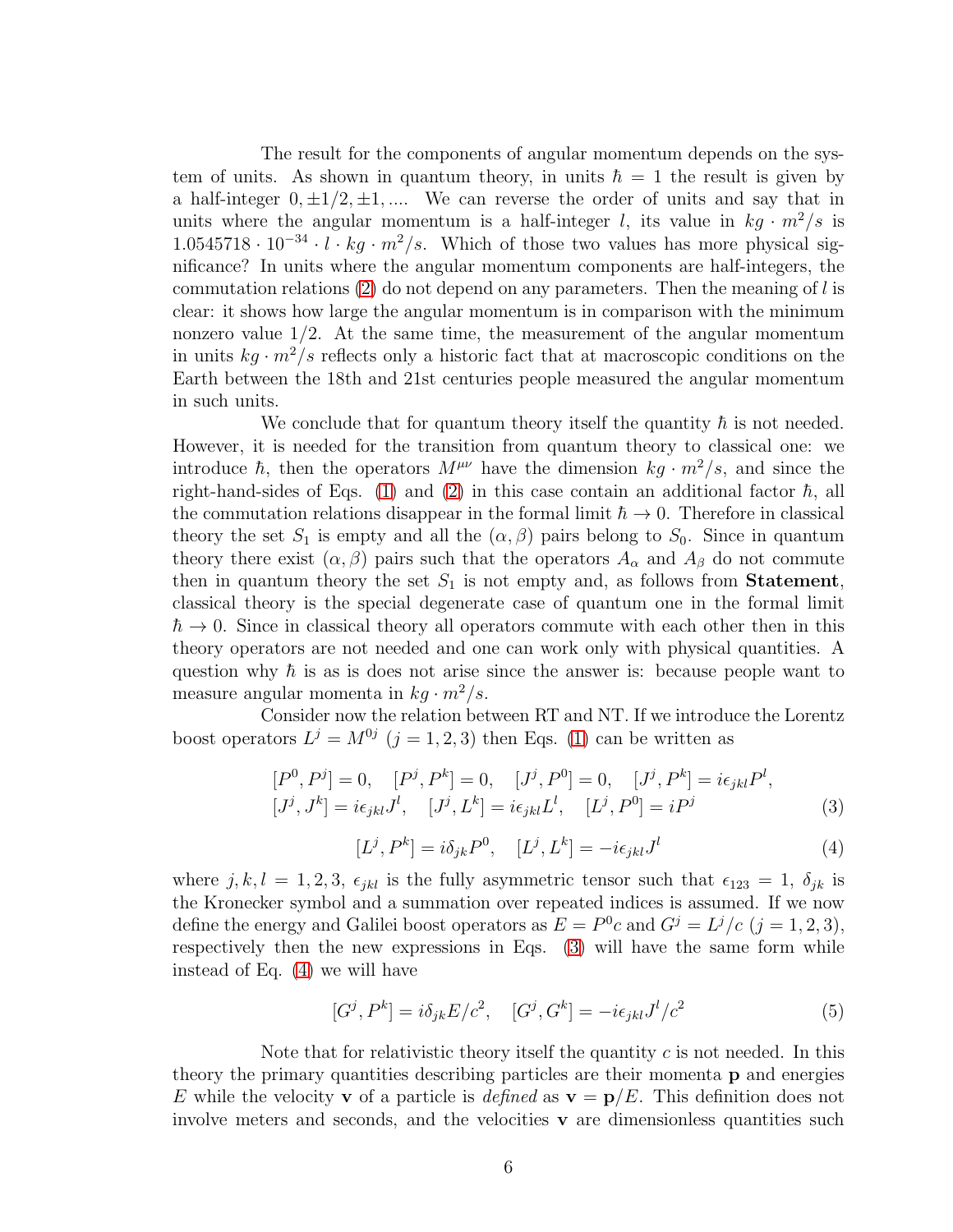that  $|v| \leq 1$  if tachyons are not taken into account. One needs c only for transition from RT to NT: when we introduce c then the velocity of a particle becomes  $pc^2/E$ , and its dimension becomes  $m/s$ . In this case, instead of the operators  $P^0$  and  $L^j$ we work with the operators E and  $G<sup>j</sup>$ , respectively. If M is the Casimir operator for the Poincare algebra defined such that  $M^2c^4 = E^2 - P^2c^2$  then in the formal limit  $c \to \infty$  the first expression in Eq. [\(5\)](#page-5-2) becomes  $[G^j, P^k] = i\delta_{jk}M$  while the commutators in the second expression become zero. Therefore in NT the  $(\alpha, \beta)$  pairs with  $\alpha, \beta = 8, 9, 10$  belong to  $S_0$  while in RT they belong to  $S_1$ . Therefore, as follows from **Statement**, NT is a special degenerate case of RT in the formal limit  $c \to \infty$ . The question why  $c = 3 \cdot 10^8 m/s$  and not, say  $c = 7 \cdot 10^9 m/s$  does not arise since the answer is: because people want to measure c in  $m/s$ .

From the mathematical point of view, c is the parameter of contraction from the Poincare algebra to the Galilei one. This parameter must be finite: the formal case  $c = \infty$  corresponds to the situation when the Poincare algebra does not exist because it becomes the Galilei algebra.

In his famous paper "Missed Opportunities" [\[7\]](#page-15-6) Dyson notes that RT is more fundamental than NT, and dS and AdS theories are more fundamental than RT not only from physical but also from pure mathematical considerations. Poincare group is more symmetric than Galilei one and the transition from the former to the latter at  $c \to \infty$  is called contraction. Analogously dS and AdS groups are more symmetric than Poincare one and the transition from the former to the latter at  $R \to \infty$  (described below) also is called contraction. At the same time, since dS and AdS groups are semisimple they have a maximum possible symmetry and cannot be obtained from more symmetric groups by contraction. However, since we treat symmetry not from the point of view of a group of motion for the corresponding background space but from the point of view of commutation relations in the symmetry algebra, we will discuss the relations between the dS and AdS algebra on one hand and the Poincare algebra on the other.

By analogy with the definition of Poincare symmetry on quantum level, the definition of dS symmetry on quantum level should not involve the fact that the dS group is the group of motions of dS space. Instead, the definition is that the operators  $M^{ab}$  (a, b = 0, 1, 2, 3, 4,  $M^{ab} = -M^{ba}$ ) describing the system under consideration satisfy the commutation relations of the dS Lie algebra so(1,4), *i.e.* 

<span id="page-6-0"></span>
$$
[M^{ab}, M^{cd}] = -i(\eta^{ac}M^{bd} + \eta^{bd}M^{ac} - \eta^{ad}M^{bc} - \eta^{bc}M^{ad})
$$
\n
$$
(6)
$$

where  $\eta^{ab}$  is the diagonal metric tensor such that  $\eta^{00} = -\eta^{11} = -\eta^{22} = -\eta^{33} =$  $-\eta^{44} = 1$ . The *definition* of AdS symmetry on quantum level is given by the same equations but  $\eta^{44} = 1$ .

With such a definition of symmetry on quantum level, dS and AdS symmetries are more natural than Poincare symmetry. In the dS and AdS cases all the ten representation operators of the symmetry algebra are angular momenta while in the Poincare case only six of them are angular momenta and the remaining four operators represent standard energy and momentum. If we *define* the operators  $P^{\mu}$  as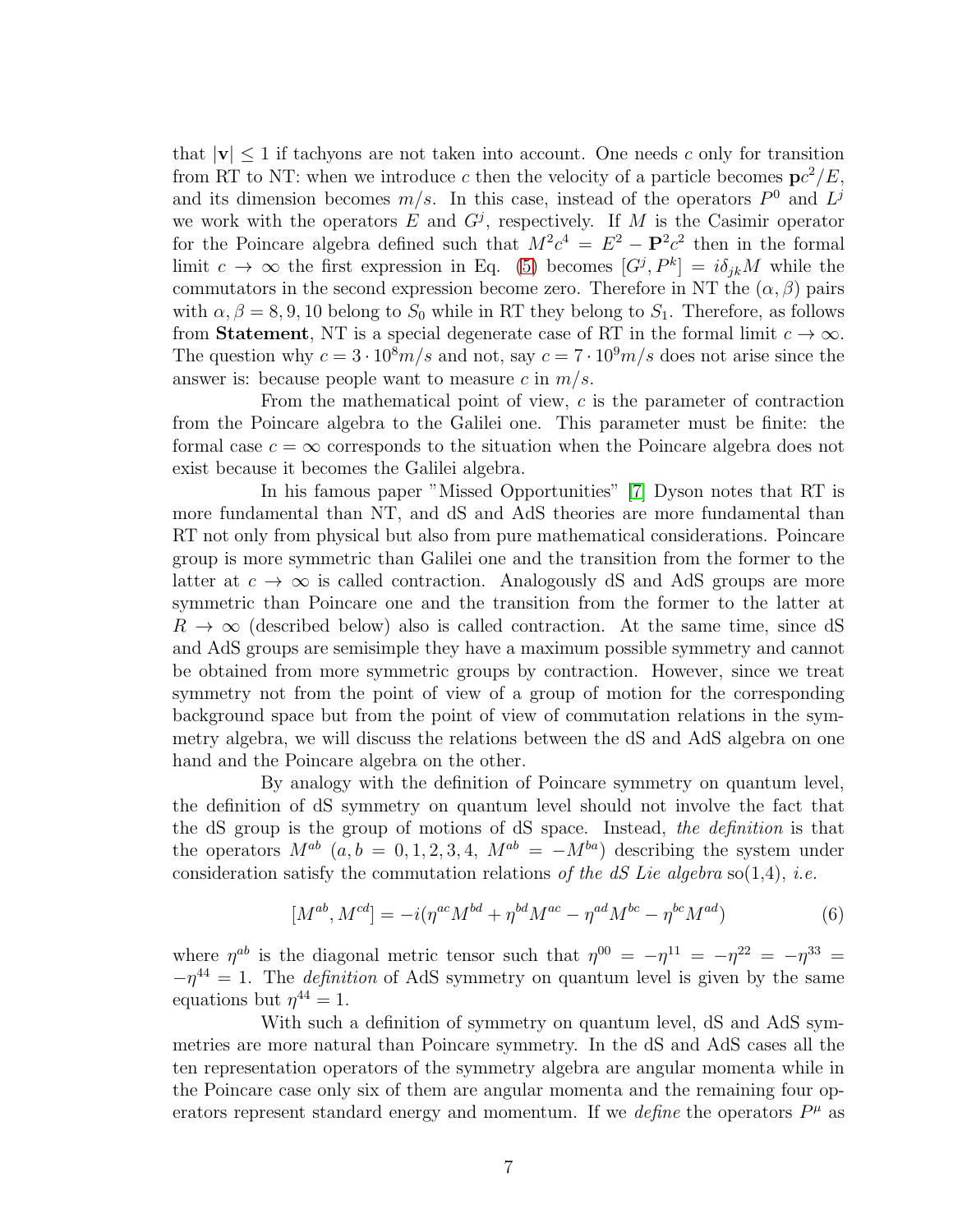$P^{\mu} = M^{4\mu}/R$  where R is a parameter with the dimension length then in the formal limit when  $R \to \infty$ ,  $M^{4\mu} \to \infty$  but the quantities  $P^{\mu}$  are finite, Eqs. [\(6\)](#page-6-0) become Eqs. [\(1\)](#page-3-0). This procedure is called contraction and in the given case it is the same for the dS or AdS symmetry. As follows from Eqs. [\(1\)](#page-3-0) and [\(6\)](#page-6-0), if  $\alpha, \beta = 1, 2, 3, 4$  then the  $(\alpha, \beta)$ pairs belong to  $S_0$  in RT and to  $S_1$  in dS and AdS theories. Therefore, as follows from Statement, RT is indeed a special degenerate case of dS and AdS theories in the formal limit  $R \to \infty$ . By analogy with the abovementioned fact that c must be finite, R must be finite too: the formal case  $R = \infty$  corresponds to the situation when the dS and AdS algebras do not exist because they become the Poincare algebra.

One of the consequences is that the CC problem described in Sec. [1](#page-1-0) does not exist because its formulation is based on the incorrect assumption that RT is more fundamental than dS and AdS theories. Note that the operators in Eq. [\(6\)](#page-6-0) do not depend on  $R$  at all. This quantity is needed only for transition from  $dS$  quantum theory to Poincare quantum theory. In full analogy with the above discussion of quantities  $\hbar$  and c, a question why R is as is does not arise and the answer is: because people want to measure distances in meters.

On classical level, dS space is usually treated as the four-dimensional hypersphere in the five-dimensional space such that

<span id="page-7-0"></span>
$$
x_1^2 + x_2^2 + x_3^2 + x_4^2 - x_0^2 = R^{'2}
$$
\n<sup>(7)</sup>

where  $R'$  is the radius of dS space and at this stage it is not clear whether or not  $R'$  coincide with  $R$ . Transformations from the dS group are usual and hyperbolic rotations of this space. They can be parametrized by usual and hyperbolic angles and do not depend on  $R'$ . In particular, if instead of  $x_a$  we introduce the quantities  $\xi_a = x_a/R'$  then the dS space can be represented as a set of points

$$
\xi_1^2 + \xi_2^2 + \xi_3^2 + \xi_4^2 - \xi_0^2 = 1\tag{8}
$$

Therefore in classical dS theory itself the quantity  $R'$  is not needed at all. It is needed only for transition from dS space to Minkowski one: we choose  $R'$  in meters, then the curvature of this space is  $\Lambda = 3/R'^2$  and a vicinity of the point  $x_4 = R'$  or  $x_4 = -R'$ becomes Minkowski space in the formal limit  $R' \to \infty$ . Analogous remarks are valid for the transition from AdS theory to Poincare one, and in this case  $\Lambda = -3/R'^2$ .

We have proved that all the three discussed comparisons satisfy the conditions formulated in Definition above. Namely, the more fundamental theory contains a finite parameter and the less fundamental theory can be treated as a special degenerate case of the former in the formal limit when the parameter goes to zero or infinity. The more fundamental theory can reproduce all results of the less fundamental one by choosing some value of the parameter. On the contrary, when the limit is already taken one cannot return back from the less fundamental theory to the more fundamental one.

In Ref. [\[8\]](#page-15-7) we considered properties of dS quantum theory and argued that dS symmetry is more natural than Poincare one. However, the above discussion proves that dS and AdS symmetries are not only more natural than Poincare symmetry but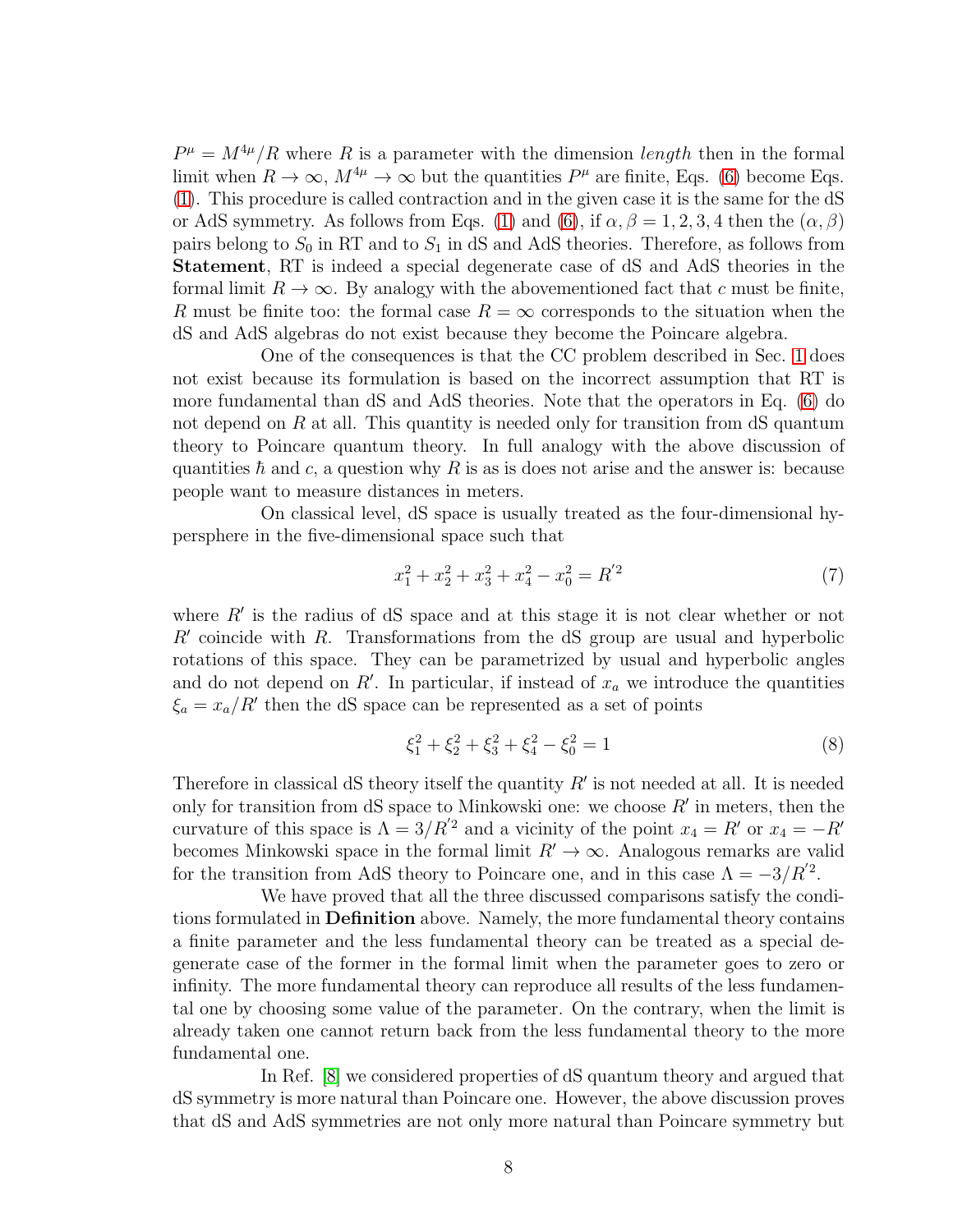more fundamental. In particular, R is fundamental to the same extent as  $\hbar$  and c and, as noted above, R must be finite.

#### <span id="page-8-1"></span>3 A system of two bodies in quantum dS theory

Let us stress that the above proof that dS symmetry is more fundamental than Poincare one has been performed on pure quantum level. In particular, the proof does not involve the notion of background space and the notion of Λ. Therefore a problem arises whether this result can be used for explaining that experimental data can be described in the framework of GR with  $\Lambda > 0$ .

Our goal is to show that in quantum mechanics based on the dS algebra, classical equations of motions for a system of two free macroscopic bodies follow from quantum mechanics in semiclassical approximation and those equations are the same as in GR with dS background space. We will assume that the distance between the bodies is much greater than the sizes of the bodies and the bodies do not have anomalously large internal angular momenta. Then from the formal point of view the motion of two bodies as a whole can be described by the same formulas as the motion of two elementary particles with zero spin. In quantum dS theory elementary particles are described by irreducible representations (IRs) of the dS algebra and, as shown in Ref. [\[8\]](#page-15-7), one can explicitly construct such IRs.

It is known that in Poincare theory any massive IR can be implemented in the Hilbert space of functions  $\chi(\mathbf{v})$  on the Lorenz 4-velocity hyperboloid with the points  $v = (v_0, \mathbf{v}), v_0 = (1+\mathbf{v}^2)^{1/2}$  such that  $\int |\chi(\mathbf{v})|^2 d\rho(\mathbf{v}) < \infty$  and  $d\rho(\mathbf{v}) = d^3\mathbf{v}/v_0$ is the Lorenz invariant volume element. For positive energy IRs the value of energy is  $E = mv_0$  where m is the particle mass defined as the positive square root  $(E^2 - P^2)^{1/2}$ . Therefore for massive IRs,  $m > 0$  by definition.

However, as shown by Mensky [\[9\]](#page-15-8), in contrast to Poincare theory, IRs in dS theory can be implemented only on two Lorenz hyperboloids, i.e. Hilbert spaces for such IRs consist of sets of two functions  $(\chi_1(\mathbf{v}), \chi_2(\mathbf{v}))$  such that

$$
\int (|\chi_1(\mathbf{v})|^2 + |\chi_2(\mathbf{v})|^2) d\rho(\mathbf{v}) < \infty
$$

In Poincare limit one dS IR splits into two IRs of the Poincare algebra with positive and negative energies and, as argued in Ref. [\[8\]](#page-15-7), this implies that one IR of the dS algebra describes a particle and its antiparticle simultaneously. Since in the present paper we do not deal with antiparticles and neglect spin effects, we give only expressions for the action of the operators on the upper hyperboloid in the case of zero spin  $|8|$ :

<span id="page-8-0"></span>
$$
\mathbf{J} = l(\mathbf{v}), \quad \mathbf{L} = -iv_0 \frac{\partial}{\partial \mathbf{v}}, \quad \mathbf{B} = m_{dS} \mathbf{v} + i[\frac{\partial}{\partial \mathbf{v}} + \mathbf{v}(\mathbf{v} \frac{\partial}{\partial \mathbf{v}}) + \frac{3}{2} \mathbf{v}]
$$
  

$$
\mathcal{E} = m_{dS} v_0 + iv_0 (\mathbf{v} \frac{\partial}{\partial \mathbf{v}} + \frac{3}{2})
$$
(9)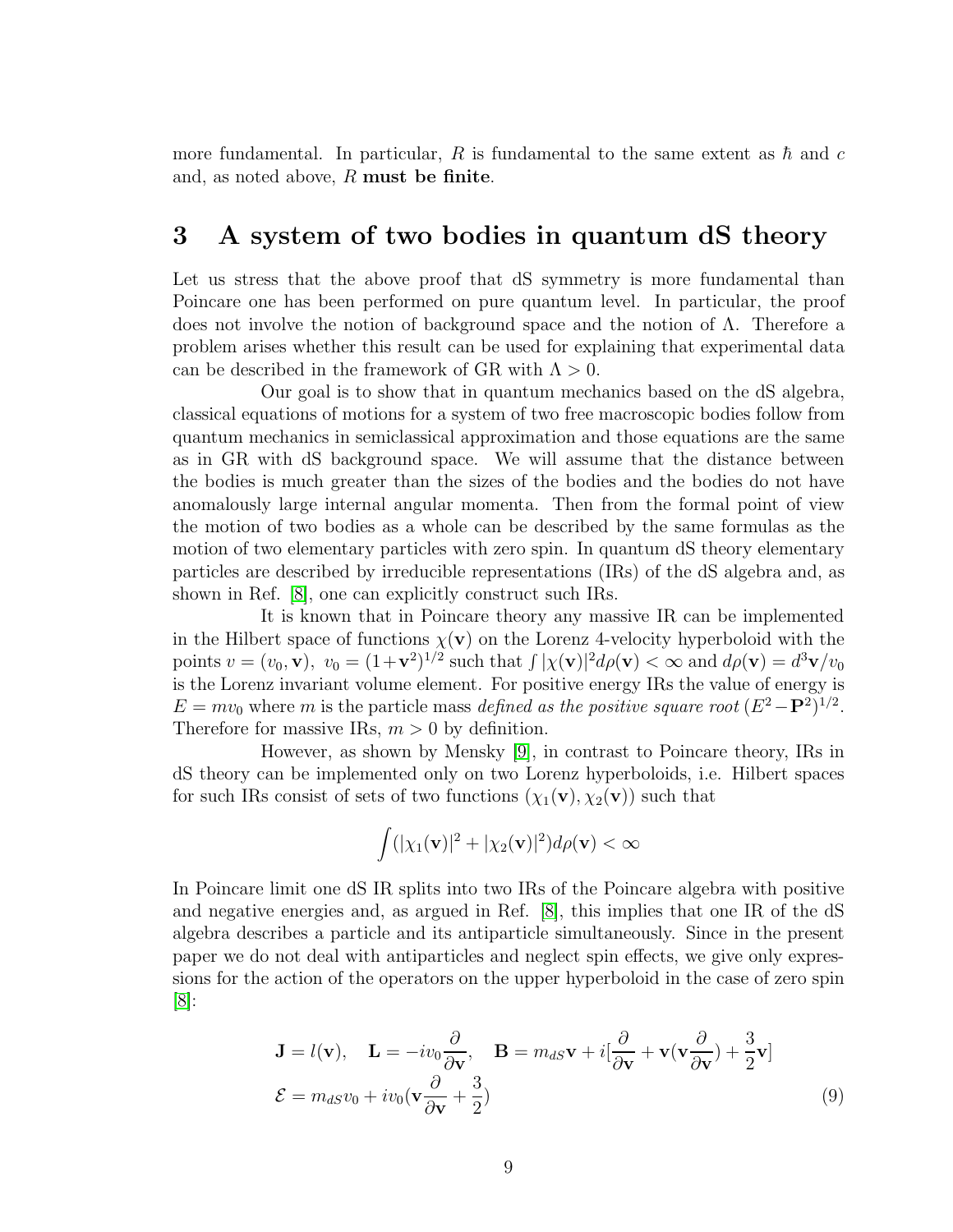where  $\mathbf{B} = \{M^{41}, M^{42}, M^{43}\}, \mathbf{l}(\mathbf{v}) = -i\mathbf{v} \times \partial/\partial \mathbf{v}, \mathcal{E} = M^{40} \text{ and } m_{dS} \text{ is a positive}$ quantity.

This implementation of the IR is convenient for the transition to Poincare limit. Indeed, the operators of the Lorenz algebra in Eq. [\(9\)](#page-8-0) are the same as in the IR of the Poincare algebra. Suppose that the limit of  $m_{dS}/R$  when  $R \to \infty$ is finite and denote this limit as m. Then in the limit  $R \to \infty$  we get standard expressions for the operators of the IR of the Poincare algebra where  $m$  is standard mass,  $E = \mathcal{E}/R = mv_0$  and  $\mathbf{P} = \mathbf{B}/R = m\mathbf{v}$ . For this reason  $m_{dS}$  has the meaning of the dS mass. Since Poincare symmetry is a special case of dS one,  $m_{dS}$  is more fundamental than  $m$ . Since Poincare symmetry works with a high accuracy, the value of R is supposed to be very large (but, as noted above, it cannot be infinite).

Consider the non-relativistic approximation when  $|v| \ll 1$ . If we wish to work with units where the dimension of velocity is  $meter/sec$ , we should replace v by  $\mathbf{v}/c$ . If  $\mathbf{p} = m\mathbf{v}$  then it is clear from the expression for **B** in Eq. [\(9\)](#page-8-0) that **p** becomes the real momentum **P** only in the limit  $R \to \infty$ . At this stage we do not have any coordinate space yet. However, by analogy with standard quantum mechanics, we can *define* the position operator **r** as  $i\partial/\partial$ **p**.

In classical approximation we can treat  $p$  and  $r$  as usual vectors. Then as follows from Eq. [\(9\)](#page-8-0)

<span id="page-9-2"></span>
$$
\mathbf{P} = \mathbf{p} + mc\mathbf{r}/R, \quad H = \mathbf{p}^2/2m + c\mathbf{p}\mathbf{r}/R, \quad \mathbf{L} = -m\mathbf{r}
$$
 (10)

where  $H = E - mc^2$  is the classical nonrelativistic Hamiltonian. As follows from these expressions,

<span id="page-9-0"></span>
$$
H(\mathbf{P}, \mathbf{r}) = \frac{\mathbf{P}^2}{2m} - \frac{mc^2 \mathbf{r}^2}{2R^2}
$$
 (11)

The last term in Eq. [\(11\)](#page-9-0) is the dS correction to the non-relativistic Hamiltonian. It is interesting to note that the non-relativistic Hamiltonian depends on c although it is usually believed that c can be present only in relativistic theory. This illustrates the fact mentioned in Sec. [2](#page-2-0) that the transition to nonrelativistic theory understood as  $|v| \ll 1$  is more physical than that understood as  $c \to \infty$ . The presence of c in Eq.  $(11)$  is a consequence of the fact that this expression is written in standard units. In nonrelativistic theory  $c$  is usually treated as a very large quantity. Nevertheless, the last term in Eq.  $(11)$  is not large since we assume that R is very large.

As follows from Eq. [\(11\)](#page-9-0) and the Hamilton equations, in dS theory a free particle moves with the acceleration given by

<span id="page-9-1"></span>
$$
\mathbf{a} = \mathbf{r}c^2/R^2 \tag{12}
$$

where **a** and **r** are the acceleration and the radius vector of the particle, respectively. Since  $R$  is very large, the acceleration is not negligible only at cosmological distances when  $|\mathbf{r}|$  is of the order of R.

Following our results in Ref. [\[8\]](#page-15-7), we now consider whether the result [\(12\)](#page-9-1) is compatible with GR. As noted in Sec. [2,](#page-2-0) the dS space is a four-dimensional manifold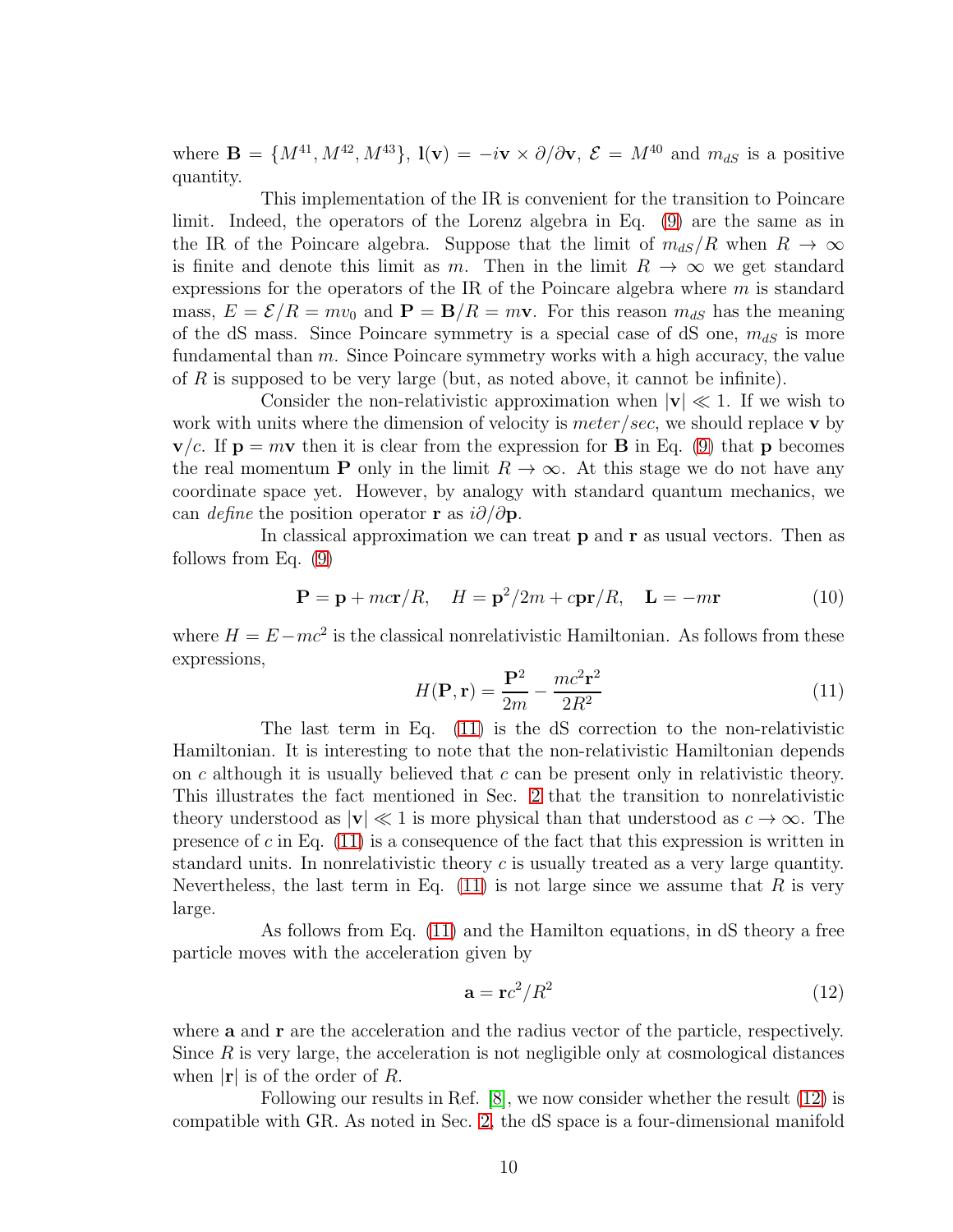in the five-dimensional space defined by Eq. [\(7\)](#page-7-0). In the formal limit  $R' \to \infty$  the action of the dS group in a vicinity of the point  $(0, 0, 0, 0, x_4 = R')$  becomes the action of the Poincare group on Minkowski space. With this parameterization the metric tensor on dS space is

$$
g_{\mu\nu} = \eta_{\mu\nu} - x_{\mu} x_{\nu} / (R'^2 + x_{\rho} x^{\rho})
$$
\n(13)

where  $\mu, \nu, \rho = 0, 1, 2, 3, \eta_{\mu\nu}$  is the Minkowski metric tensor, and a summation over repeated indices is assumed. It is easy to calculate the Christoffel symbols in the approximation where all the components of the vector  $x$  are much less than  $R'$ :  $\Gamma_{\mu,\nu\rho} = -x_{\mu}\eta_{\nu\rho}/R^{'2}$ . Then a direct calculation shows that in the nonrelativistic approximation the equation of motion for a single particle is the same as in Eq. [\(12\)](#page-9-1) if  $R' = R$ .

Another way to show that Eq. [\(12\)](#page-9-1) is compatible with GR follows. The known result of GR is that if the metric is stationary and differs slightly from the Minkowskian one then in the nonrelativistic approximation the curved space-time can be effectively described by a gravitational potential  $\varphi(\mathbf{r}) = (g_{00}(\mathbf{r}) - 1)/2c^2$ . We now express  $x_0$  in Eq. [\(7\)](#page-7-0) in terms of a new variable t as  $x_0 = t + t^3/6R^{'2} - t\mathbf{x}^2/2R^{'2}$ . Then the expression for the interval becomes

$$
ds^{2} = dt^{2}(1 - \mathbf{r}^{2}/R^{2}) - d\mathbf{r}^{2} - (\mathbf{r}d\mathbf{r}/R^{2})^{2}
$$
 (14)

Therefore, the metric becomes stationary and  $\varphi(\mathbf{r}) = -\mathbf{r}^2/2R'^2$  in agreement with Eq. [\(12\)](#page-9-1) if  $R' = R$ . The fact that in classical approximation the parameter R defining contraction from quantum dS symmetry to quantum Poincare symmetry becomes equal the radius of  $dS$  space in  $GR$  does not mean that  $R$  can be always identified with this radius because on quantum level the notion of background space does not have the physical meaning.

Consider now a system of two free classical bodies in GR. Let  $(\mathbf{r}_i, \mathbf{a}_i)$  $(i = 1, 2)$  be their radius vectors and accelerations, respectively. Then Eq. [\(12\)](#page-9-1) is valid for each particle if  $(\mathbf{r}, \mathbf{a})$  is replaced by  $(\mathbf{r}_i, \mathbf{a}_i)$ , respectively. Now if we define the relative radius vector  $\mathbf{r} = \mathbf{r}_1 - \mathbf{r}_2$  and the relative acceleration  $\mathbf{a} = \mathbf{a}_1 - \mathbf{a}_2$  then they will satisfy the same Eq. [\(12\)](#page-9-1) which shows that the dS antigravity is repulsive.

Let us now consider a system of two free bodies in the framework of the representation of the dS algebra. The particles are described by the variables  $P_i$  and  $\mathbf{r}_j$  (j = 1, 2). Define standard nonrelativistic variables

$$
\mathbf{P}_{12} = \mathbf{P}_1 + \mathbf{P}_2, \quad \mathbf{q} = (m_2 \mathbf{P}_1 - m_1 \mathbf{P}_2)/(m_1 + m_2) \n\mathbf{R}_{12} = (m_1 \mathbf{r}_1 + m_2 \mathbf{r}_2)/(m_1 + m_2), \quad \mathbf{r} = \mathbf{r}_1 - \mathbf{r}_2
$$
\n(15)

Then, as follows from Eq. [\(10\)](#page-9-2), in the nonrelativistic approximation the two-particle quantities  $P$ ,  $E$  and  $L$  are given by

$$
\mathbf{P} = \mathbf{P}_{12}, \quad E = M + \frac{\mathbf{P}_{12}^2}{2M} - \frac{Mc^2 \mathbf{R}_{12}^2}{2R^2}, \quad \mathbf{L} = -M\mathbf{R}_{12}
$$
(16)

where

$$
M = M(\mathbf{q}, \mathbf{r}) = m_1 + m_2 + H_{nr}(\mathbf{r}, \mathbf{q}), \quad H_{nr}(\mathbf{r}, \mathbf{q}) = \frac{\mathbf{q}^2}{2m_{12}} - \frac{m_{12}c^2\mathbf{r}^2}{2R^2}
$$
(17)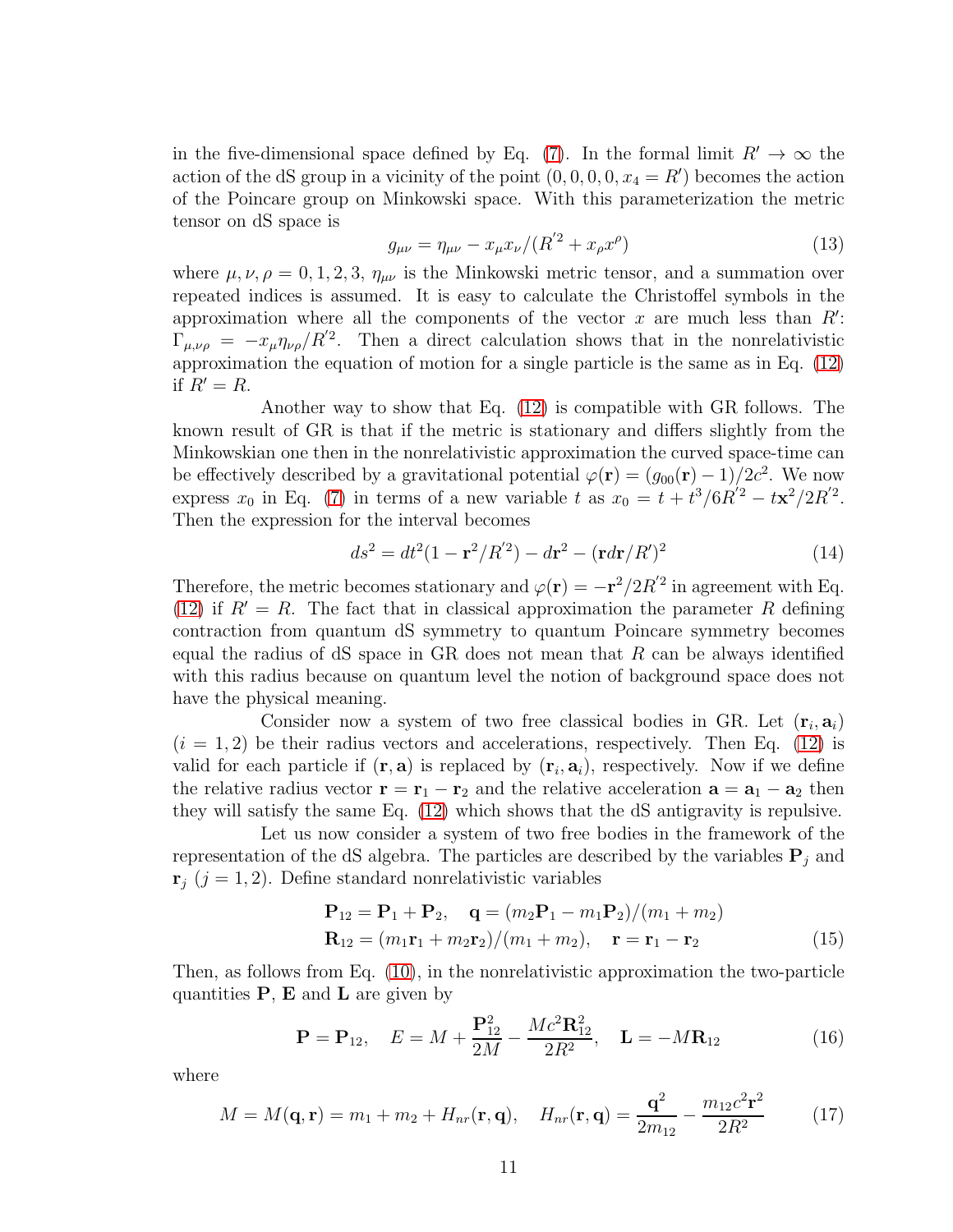and  $m_{12}$  is the reduced two-particle mass. Here the operator M acts in the space of functions  $\chi(\mathbf{q})$  such that  $\int |\chi(\mathbf{q})|^2 d^3\mathbf{q} < \infty$  and r acts in this space as  $\mathbf{r} = i\partial/\partial \mathbf{q}$ .

It now follows from Eq. [\(9\)](#page-8-0) that M has the meaning of the two-body mass and therefore  $M(\mathbf{q}, \mathbf{r})$  is the internal two-body Hamiltonian. Then, by analogy with the derivation of Eq.  $(12)$ , it can be shown from the Hamilton equations that in semiclassical approximation the relative acceleration is given by the same expression  $(12)$  but now **a** is the relative acceleration and **r** is the relative radius vector.

## <span id="page-11-0"></span>4 To what extent are the quantities  $(c, \hbar, s)$  fundamental?

In the literature the notion of the  $c\hbar G$  cube of physical theories is sometimes used. The meaning is that any relativistic theory should contain  $c$ , any quantum theory should contain  $\hbar$  and any gravitation theory should contain  $G$ . The more fundamental a theory is the greater number of those parameters it contains. In particular, relativistic quantum theory of gravity is treated as the most fundamental because it contains all the three parameters c,  $\hbar$  and G while nonrelativistic classical theory without gravitation is the least fundamental because it contains none of those parameters.

However, as noted in Sec. [1,](#page-1-0) since the nature of gravity is not clear yet, the quantity  $G$  is not fundamental. Also, as follows from the above discussion, the set of parameters  $(c, \hbar, R)$  is more adequate than the set  $(c, \hbar, G)$  and, in contrast to usual statements, the situation is the opposite: relativistic theory should not contain c, quantum theory should not contain  $\hbar$  and dS or AdS theories should not contain R. Those three parameters are needed only for transitions from more general theories to less general ones. The most general dS and AdS quantum theories do not contain dimensionful quantities at all while the least general nonrelativistic classical theory contains three dimensionful quantities  $(kq, m, s)$ .

Indeed, as noted above, the angular momenta are dimensionless but for historical reasons people want to measure them in  $kq \cdot m^2/s$  and that's why the quantity  $\hbar$  arises. Analogously, in particle theory, velocities are dimensionless but since people want to measure them in  $m/s$  the quantity c comes into play. However, when a system under consideration is strongly quantum and Poincare symmetry does not work, neither the quantities  $(kg, m, s)$  nor the quantities  $(c, \hbar, R)$  have a physical meaning and those quantities are not present in the theory at all.

Nevertheless, physicists usually believe that the quantities  $(c, \hbar)$  are fundamental and do not change over time. This belief has been implemented in the modern system of units where the basic quantities are not  $(kq, m, s)$  but  $(c, \hbar, s)$  and it is postulated that the quantities  $(c, \hbar)$  do not change over time. By definition, it is postulated that from now on  $c = 299792458m/s$  and  $\hbar = 1.054571800 \cdot 10^{-34}kg \cdot m^2/s$ . As a consequence, now the quantities  $(kg, m)$  are not basic ones because they can be expressed in terms of  $(c, \hbar, s)$  while the second remains the basic quantity.

The motivation for the modern system of units is based on several facts of quantum theory based on Poincare invariance. First of all, since it is postulated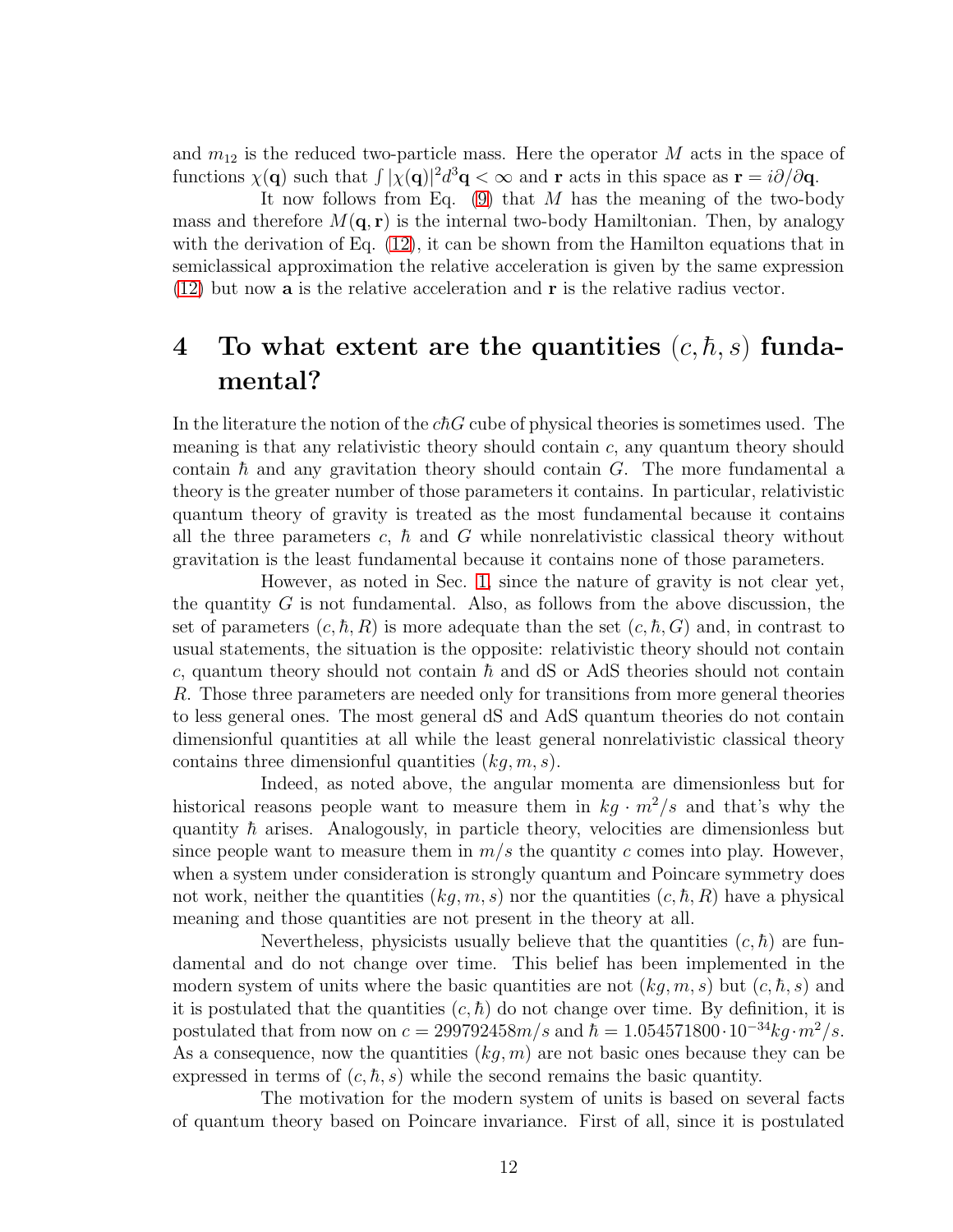that the photon is massless, its speed  $c$  is always the same for any photons with any energies. Another postulate is that for any photon its energy is always proportional to its frequency and the coefficient of proportionality always equals  $\hbar$ . Let us note that this terminology might be misleading for the following reasons. Since the photon is the massless elementary particle, it is characterized only by energy, momentum, spin and helicity and is not characterized by frequency and wave length. The latter are only classical notions characterizing a classical electromagnetic wave containing many photons. Quantum theory predicts the energy distribution of photons in blackbody radiation but experimentally we cannot follow individual photons and can measure only the frequency distribution in the radiation. Then the theory agrees with experiment if formally the photon with the energy E is attributed the frequency  $\omega = E/\hbar$ .

A typical theoretical justification is that the photon wave function contains  $exp(-iEt/\hbar)$ . Note that the problem of time is one of the most fundamental problems of standard quantum theory. The usual point of view is that there is no time operator and time is simply a classical parameter such that the wave function contains the factor  $exp(-iEt/\hbar)$  (see e.g. the discussion in Ref. [\[10\]](#page-15-9)). This agrees with the facts that in classical approximation the Schrödinger equation becomes the Hamilton-Jacobi equations and that with such a dependence of the wave function on time one can describe trajectories of photons in classical approximation (see e.g. the discussion in Ref. [\[11\]](#page-15-10)). At the same time, there is no experimental proof that this dependence takes place on quantum level and, as noted in Sec. [2,](#page-2-0) fundamental quantum theories proceed from the Heisenberg S-matrix program that in quantum theory one can describe only transitions of states from the infinite past when  $t \to -\infty$ to the distant future when  $t \to +\infty$ .

Consider now the description of the photon in AdS and dS quantum theories but first let us make the following remarks. Dyson's paper [\[7\]](#page-15-6) explaining why de Sitter symmetries are more fundamental than Poincare symmetry appeared in 1972. One might think that this paper should be a good stimulus for physicists to generalize fundamental quantum theories from Poincare invariant theories to de Sitter invariant ones. However, no big steps in this direction have been made. One of the arguments is that since  $R$  is much greater than sizes of elementary particles then de Sitter corrections will be negligible. However, as explained below, in de Sitter and Poincare invariant theories the structures of IRs describing elementary particles are considerably different. The analogy is that relativistic theory cannot be treated simply as nonrelativistic one with the cutoff  $c$  for velocities: as a consequence of the fact that  $c$  is finite the theories considerably differ in several aspects.

Consider first IRs of the AdS algebra. For the first time the construction of such IRs has been given by Evans [\[12\]](#page-15-11) (see also Ref. [\[13\]](#page-15-12)). As noted above, the AdS analog of the energy operator is  $M^{04}$ . A common feature of the AdS and Poincare cases is that there are IRs containing either only positive or only negative energies and the latter can be associated with antiparticles. In the AdS case the minimum value of the energy in IRs with positive energies can be treated as the mass by analogy with the Poincare case. However, the essential difference between the AdS and Poincare cases is that the IRs in the former belong to the discrete series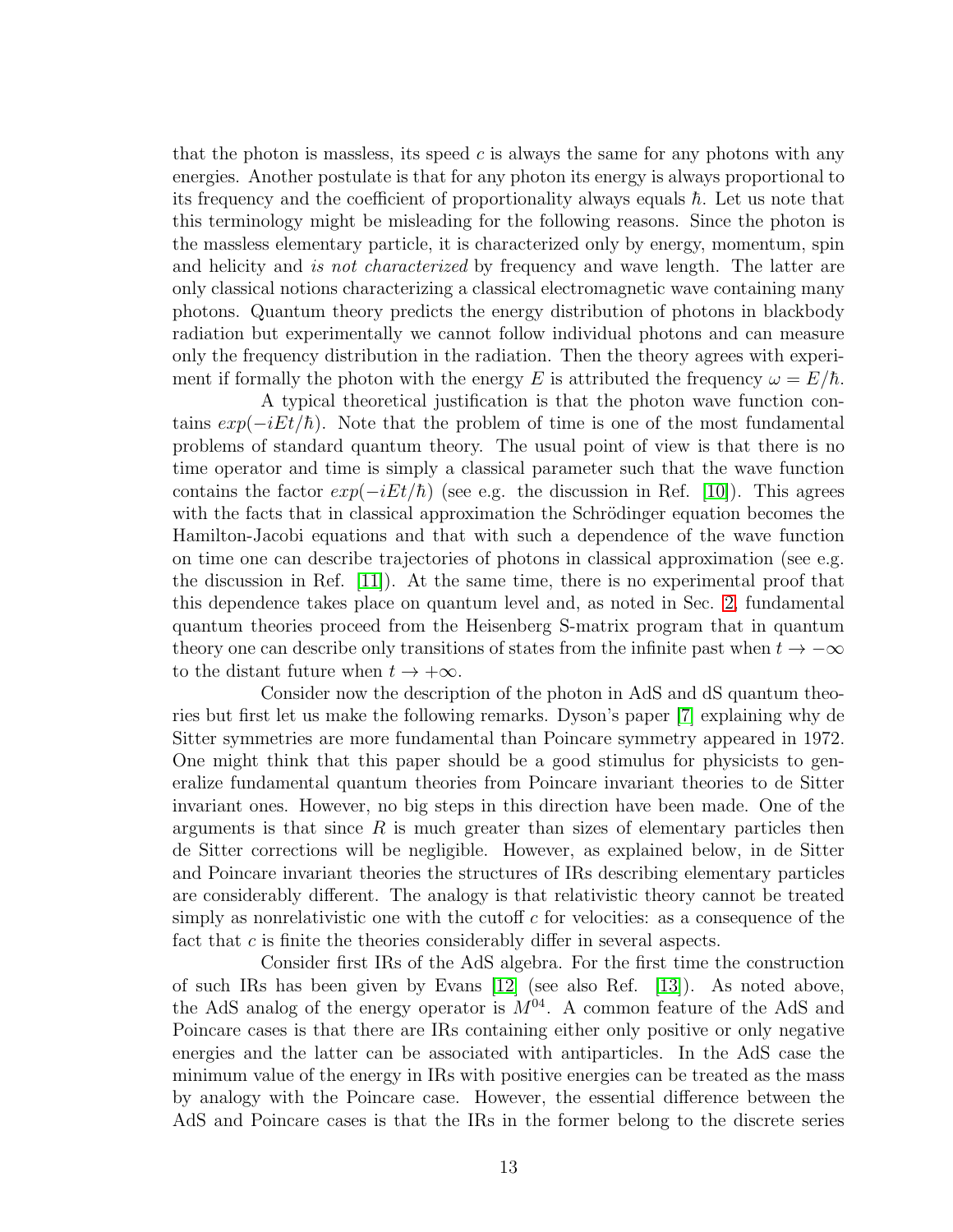of IRs and the photon mass cannot be exactly zero. In the AdS analog of massless Poincare IR, the AdS mass equals  $m_{AdS} = 1 + s$  where s is the spin. From the point of view of Poincare symmetry, this is an extremely small quantity since the Poincare mass m equals  $m_{AdS}/R$ . However, since  $m_{AdS}$  is not exactly zero, there is a nonzero probability that the photon can be even in the rest state, i.e. its speed will be zero. In general, the speed of the photon can be in the range  $[0, 1)$ . Therefore, in contrast to Poincare case, there is no situation when all photons with all energies have the same speed. As a consequence, the constant  $c$  does not have the fundamental meaning as in Poincare theory.

In addition, as a consequence of the fact that AdS analogs of massless IRs contain the rest state, particles described by such IRs necessarily have two values of helicity, not one as in Poincare case. Note that in Poincare theory the photon is not described by an IR of the pure Poincare algebra because it is massless and has two helicities: it is described by an IR of the Poincare algebra with spatial reflection added. For example, if in Poincare theory neutrino is treated as massless then in AdS theory it will have two helicities. However, if its AdS energy is much greater than its AdS mass then the probability to have the second helicity is very small (but not zero).

Consider now IRs of the dS algebra. They have been constructed in Ref. [\[8\]](#page-15-7) by using the results on IRs of the dS group in the excellent book by Mensky [\[9\]](#page-15-8). Here the situation drastically differs from the Poincare case because there are no IRs with only positive and negative energies: one IR necessarily contains both positive and negative energies. As argued in Ref. [\[8\]](#page-15-7), this implies that a particle and its antiparticle belong to the same IR. This means that the very notion of particles and antiparticles is only approximate and the conservation of electric charge and baryon and lepton quantum numbers also is only approximate because transitions particle $\leftrightarrow$ artiparticle are not strongly prohibited. One IR of the dS algebra splits into two IRs of the Poincare algebra in the formal limit  $R \to \infty$ . IRs of the dS algebra are characterized by the dS mass  $m_{dS}$  such that  $m_{dS}$  cannot be zero and the relation between dS and Poincare masses is again  $m_{dS} = Rm$ . So even the photon is necessarily massive. In Poincare theory there is a discussion what is the upper bound for the photon mass and different authors give the values in the range  $(10^{-17}ev, 10^{-14}ev)$ . These seem to be extremely tiny quantities but even if  $m = 10^{-17}ev$  and R is of the order of  $10^{26}$ meters as usually accepted than  $m_{dS}$  is of the order of  $10^{16}$ , i.e. a very large quantity. We conclude that in the  $dS$  case the quantity c cannot have a fundamental meaning, as well as in the AdS case.

Consider now whether the quantity  $\hbar$  can be treated as fundamental in de Sitter invariant theories. For such theories it is not even clear how to define energy and time such that the wave function depends on time as  $exp(-iEt/\hbar)$  even in classical approximation. For example, in the dS case the operator  $M^{04}$  is on the same footing as the operators  $M^{0j}$   $(j = 1, 2, 3)$  and only in Poincare limit it becomes the energy operator. In Sec. [3](#page-8-1) this problem is solved in the approximation  $1/R^2$  but in the general case the problem remains open.

While in the modern system of units, c and  $\hbar$  are treated as exact quan-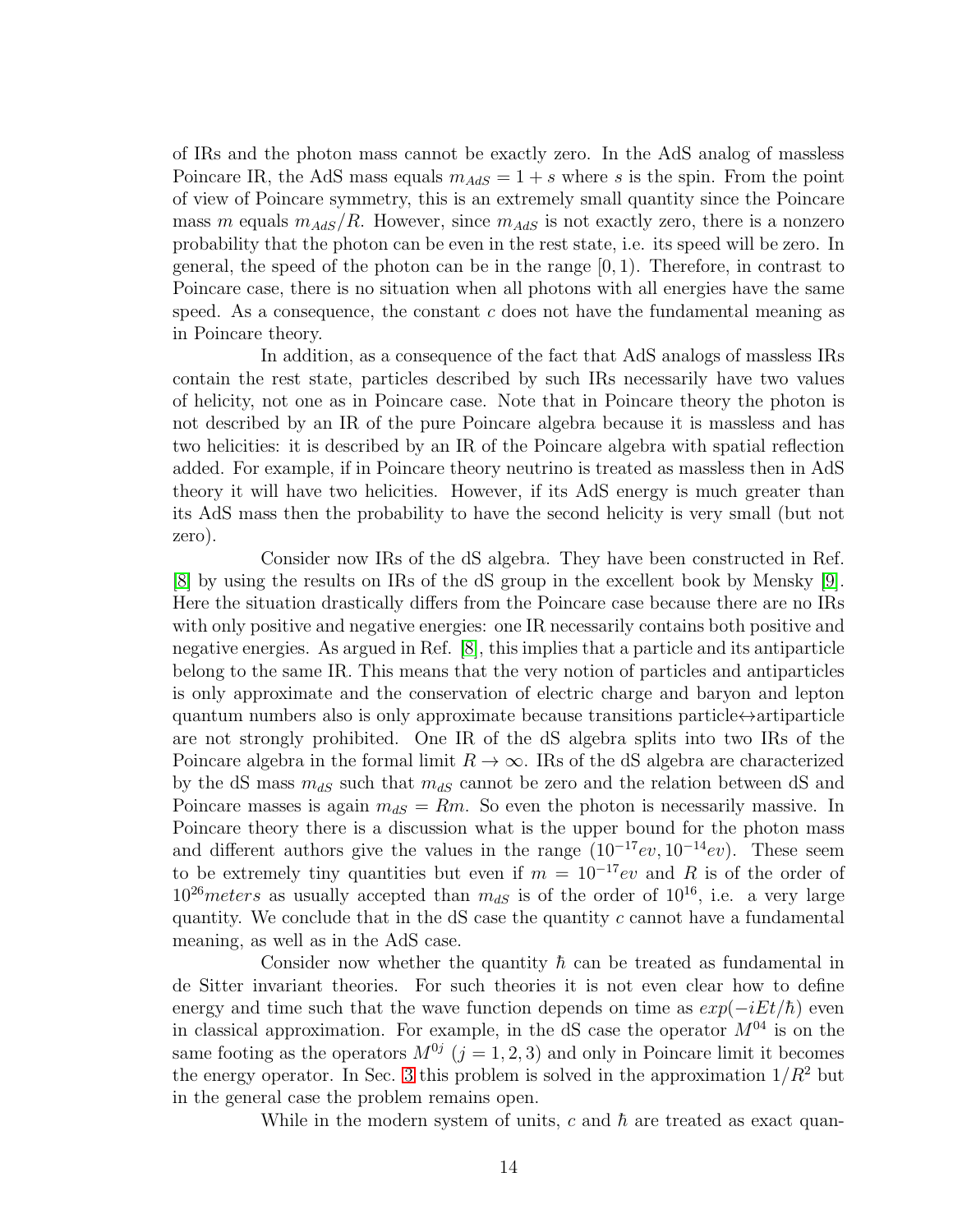tities, the second is treated only as an approximate quantity. Since there is no time operator, it is not even legitimate to say whether time should be discrete or continuous. The second is defined as the duration of 9192631770 periods of the radiation corresponding to the transition between the two hyperfine levels of the ground state of the cesium 133 atom. The physical quantity describing the transition is the transition energy  $\Delta E$ , and the frequency of the radiation is defined as  $\Delta E/\hbar$ . The transition energy cannot be the exact quantity because the width of the transition energies cannot be zero. In addition, the transition energy depends on gravitational and electromagnetic fields and on other phenomena. In view of all those phenomena the accuracy of one second given in the literature is in the range  $(10^{-18}s, 10^{-16}s)$ , and the better accuracy cannot be obtained in principle. In summary, "continuous time" is a part of classical notion of space-time continuum and makes no sense beyond this notion.

In modern inflationary models the inflation period of the Universe lasted in the range  $(10^{-36}s, 10^{-32}s)$  after the Big Bang. In addition to the fact that such times cannot be measured in principle, at this stage of the Universe there were no nuclei and atoms and so it is unclear whether time can be defined at all. The philosophy of classical physics is that any physical quantity can be measured with any desired accuracy. However the state of the Universe at that time could not be classical, and in quantum theory the definition of any physical quantity is a description how this quantity can be measured, at least in principle. In quantum theory it is not acceptable to say that "in fact" some quantity exists but cannot be measured. So in our opinion, description of the inflationary period by times  $(10^{-36}s, 10^{-32}s)$  has no physical meaning.

In summary, since in dS and AdS theories all physical quantities are dimensionless, here no system of units is needed. Dimensionful quantities  $(c, \hbar, s)$  are meaningful only at special conditions when Poincare symmetry works with a high accuracy and measurements can be performed in a system which is classical (i.e. non-quantum) with a high accuracy.

## 5 Conclusion

In Sec. [2](#page-2-0) we have proved that dS and AdS quantum theories are more fundamental than Poincare quantum theory. The transition from the former to the latter is described by contraction  $R \to \infty$ . The parameter R has nothing to do with the radius of background space and must be finite. As shown in Sec. [3,](#page-8-1) as a consequence of those results, in semiclassical approximation two free bodies have a relative acceleration defined by the same expression as in GR if the the radius of dS space equals R and  $\Lambda = 3/R^2$ . This result has been obtained without using dS space, its metric, connection etc.: it is simply a consequence of dS quantum mechanics of two free bodies and the calculation does not involve any geometry. In our opinion this result is more important than the result of GR because any classical result should be a consequence of quantum theory in semiclassical approximation.

Therefore, as follows from basic principles of quantum theory, correct de-